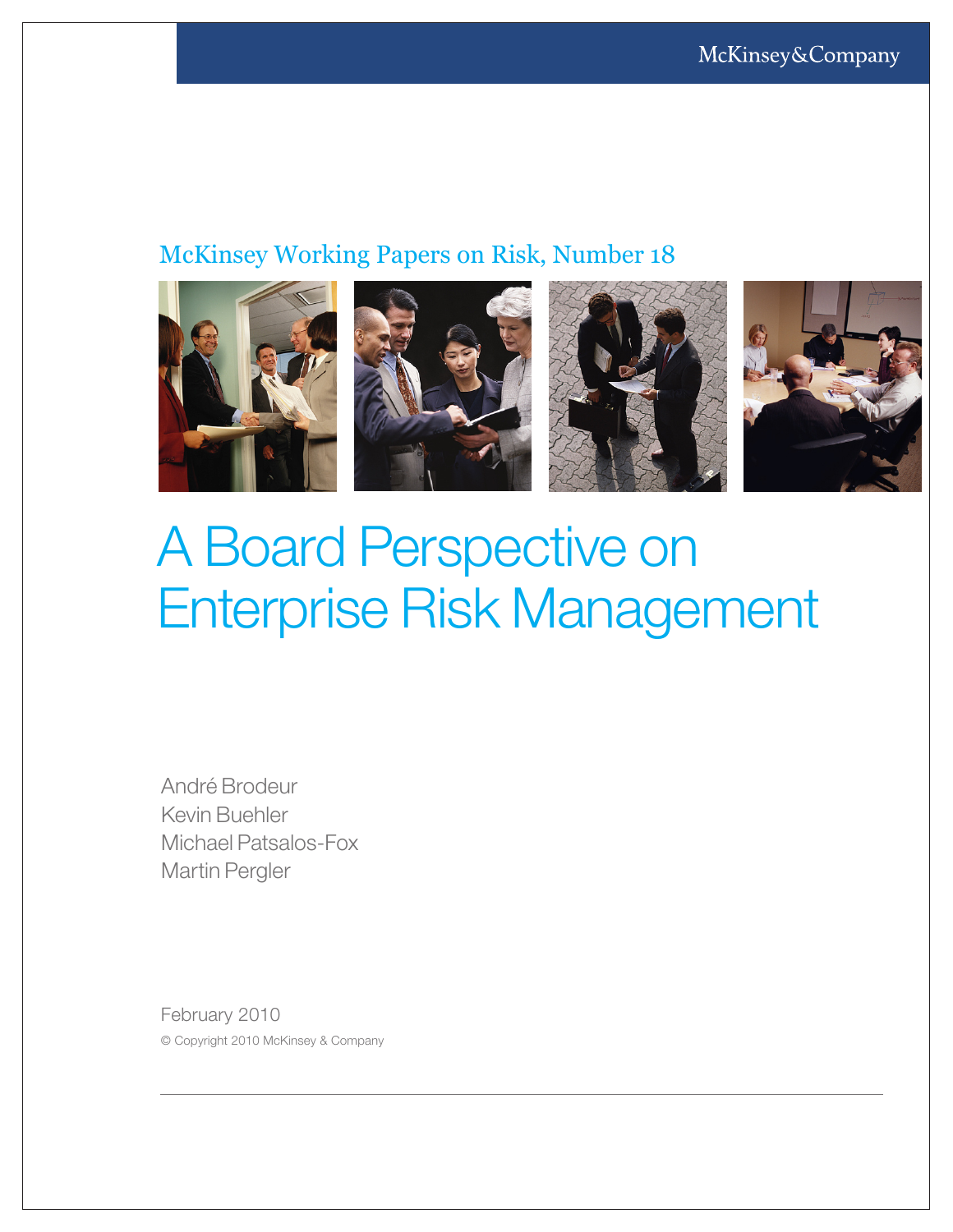This report is solely for the use of client personnel. No part of it may be circulated, quoted, or reproduced for distribution outside the client organization without prior written approval from McKinsey & Company, Inc.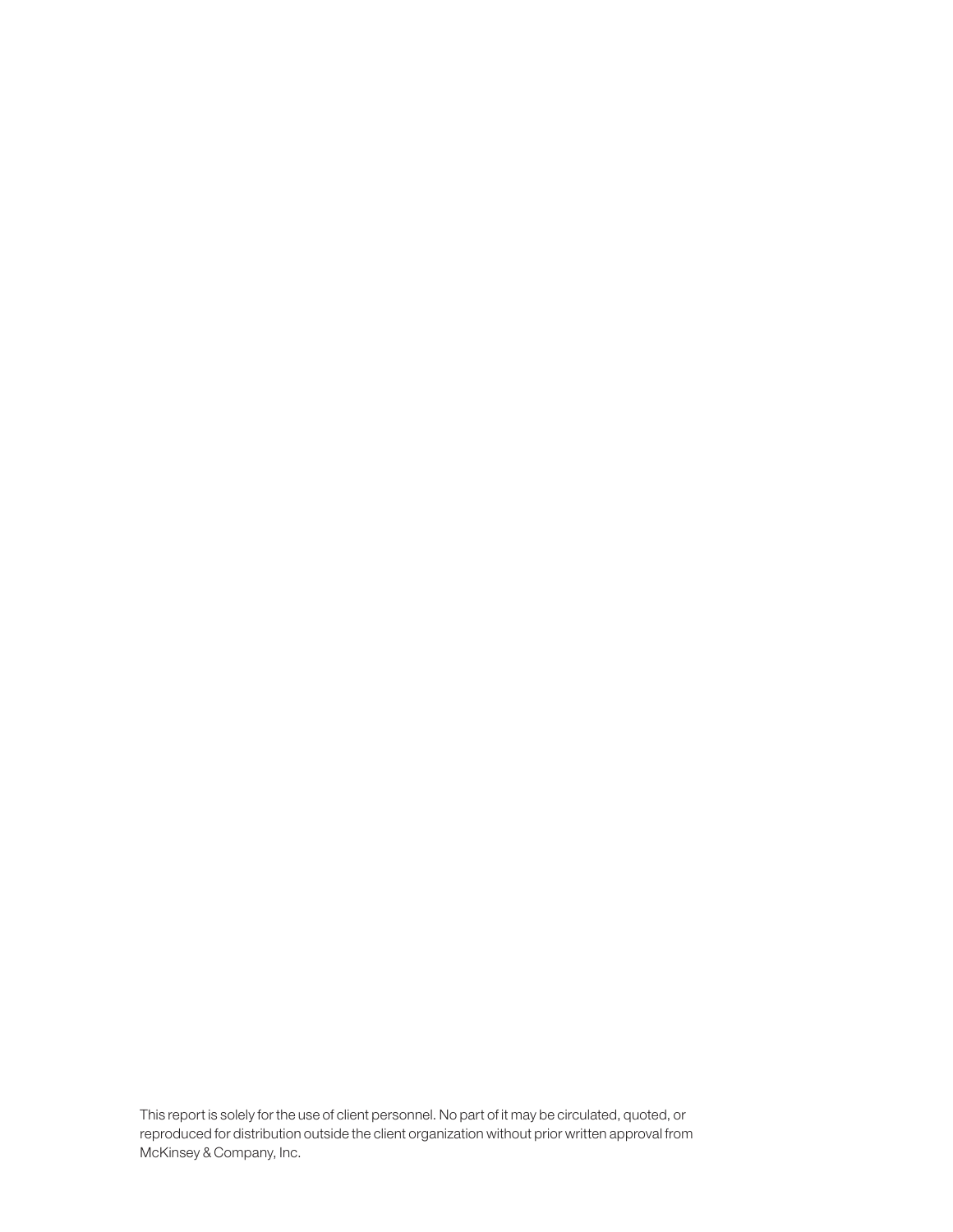# *Contents*

| Risk and the board                     |    |
|----------------------------------------|----|
| Risk transparency and insight          | 2  |
| Risk appetite and strategy             | 5  |
| Risk-related processes and decisions   | 9  |
| Risk organization and governance       | 10 |
| <b>Risk culture</b>                    | 12 |
| Twelve board actions to strengthen ERM | 14 |

McKinsey Working Papers on Risk presents McKinsey's best current thinking on risk and risk management. The papers represent a broad range of views, both sector-specific and cross-cutting, and are intended to encourage discussion internally and externally. Working papers may be republished through other internal or external channels. Please address correspondence to the managing editor, Rob McNish (rob\_mcnish@mckinsey.com)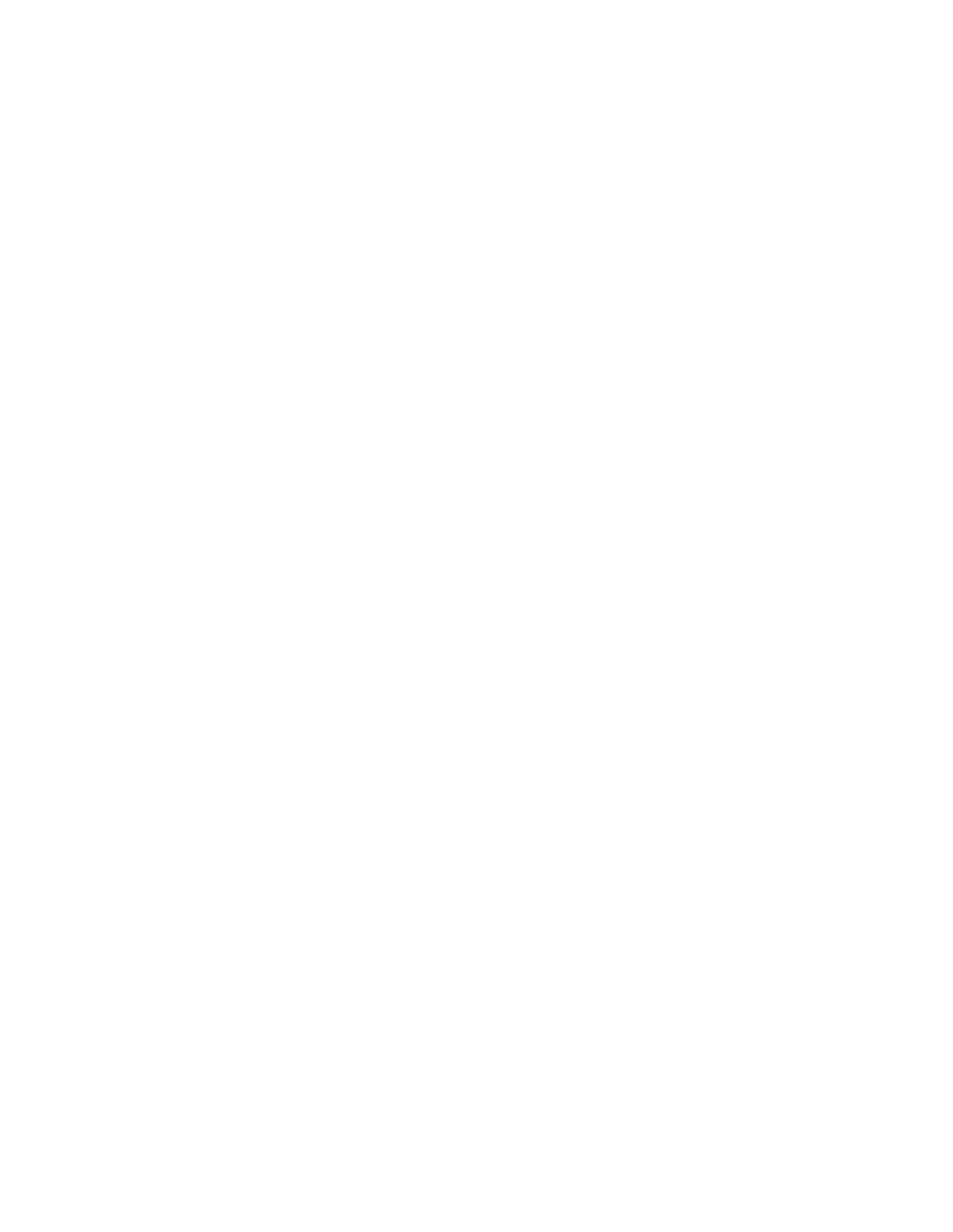# *A Board Perspective on Enterprise Risk Management*

The recent economic crisis has clearly demonstrated that many companies were inadequately prepared to deal with major risks. Although the lack of preparation was most visible among financial institutions, companies from all sectors were hit by unexpected events such as drops in product demand, declines in commodity prices, wild swings in currency exchange rates, and a broad liquidity crunch.

Some of the shortfall in preparation, but only some, can be explained by the inevitable challenges of responding to a "black swan" event. While financial firms are struggling to understand how their risk systems failed, at nonfinancial companies there is a growing sense that their oversight of risks is superficial and their risk management activities are not well integrated in the company's management system. They suspect that their business activities may hide continued vulnerabilities that will manifest themselves in the next risk storm.

At the height of the crisis, many companies had to cancel plans, making rapid and painful tradeoffs to ensure their immediate survival. Now, as the tide seems to be turning, these companies are resuming their longterm strategies. With the benefit of lessons learned, hopefully they will be better prepared for the next shock, whenever it comes and whatever the cause.

In this paper we share our some of those lessons and our observations on best practices in enterprise risk management (ERM) from a board perspective. And we highlight 12 specific actions related to ERM that all boards should consider taking to lift their company to the highest standards of risk management.

# *Risk and the board*

Boards play a crucial role in risk oversight. Directors at corporations are encouraged to embrace entrepreneurial risks and pursue risk-bearing strategic opportunities.<sup>1</sup> In most common-law jurisdictions (including most of the English-speaking world), directors do so under the protection of the business judgment rule, which is the legal foundation of risk undertaking. With the rule, however, comes an obligation for due diligence which implies the responsibility to understand thoroughly the company's risks. Because of this, it is widely recognized that corporate directors are responsible for reviewing and approving the company's ERM program.

Our view is that boards must go a step further, and ensure that their company's ERM capabilities are at the level of best practices and are well adapted to the company's business culture and the nature of the risks it faces. We argue that best practices are needed in all five dimensions of ERM<sup>2</sup> (Exhibit 1):

- Risk transparency and insight
- Risk appetite and strategy
- Risk-related business processes and decisions
- Risk organization and governance
- Risk culture

<sup>1</sup> Matteo Tonello, "Corporate Governance Handbook: Legal Standards and Board Practices (Third Edition)," The Conference Board, 2009, page 14.

<sup>2</sup> For more on the five dimensions of enterprise risk management, see Kevin Buehler, Andrew Freeman, and Ron Hulme, "Owning the right risks," *Harvard Business Review*, September 2008.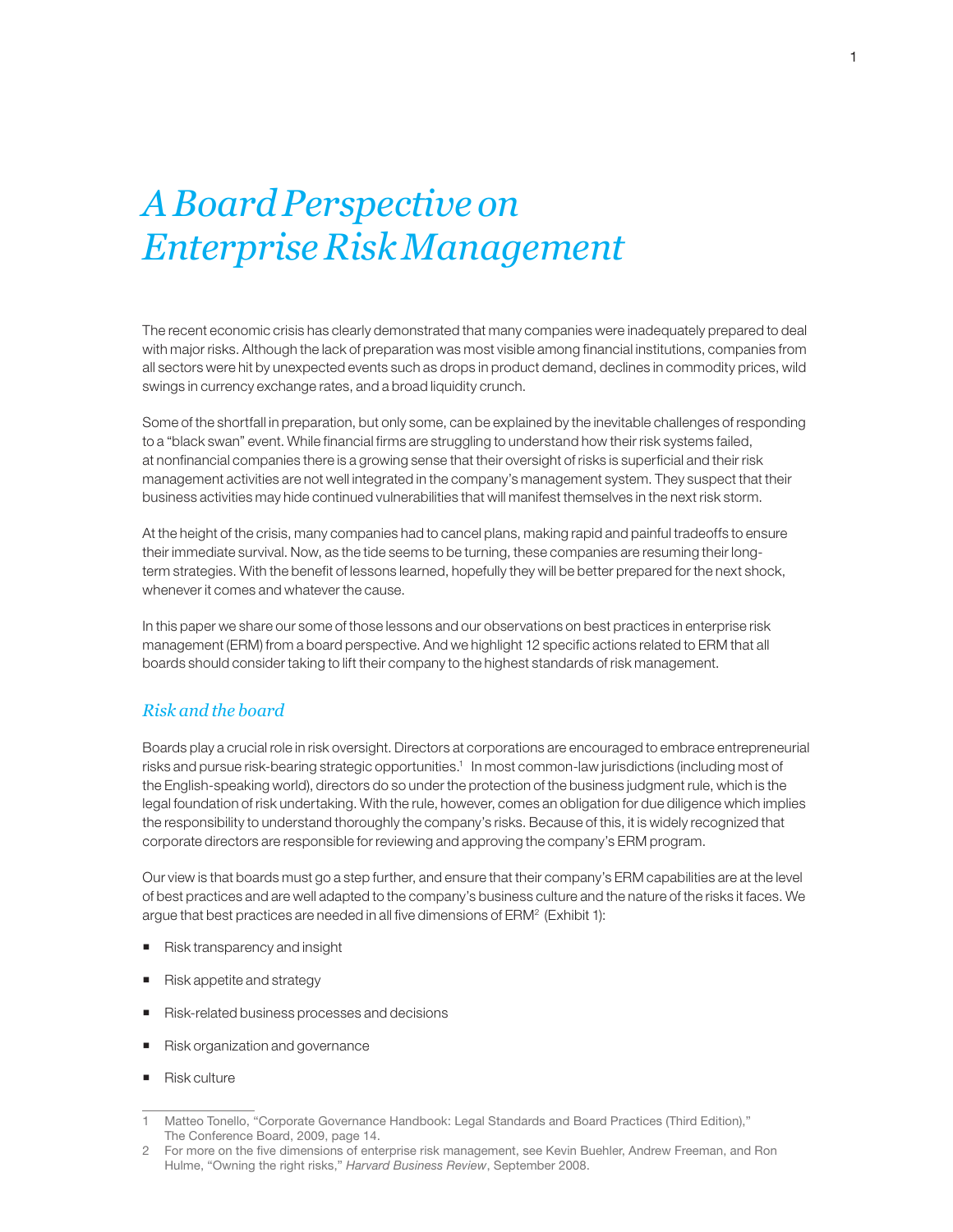We will examine each of the five dimensions in turn and highlight the recommended actions in each.



**EXT** Strong links between ERM function and key BUs and other functions

Source: McKinsey

Exhibit 1

# *Risk transparency and insight*

Many companies have—and had, well before the crisis—risk identification processes to identify, consolidate, and prioritize the risks facing the company. At least once a year, they generate a risk report, listing 20 or more important risks with at least a qualitative assessment of the probability and impact of each.

Why did these risk processes not raise the alarm during the crisis? We see three reasons. These risk assessments often miss large company-wide risks; they do not uncover the fundamental drivers of the large risks identified; and they fail to consider how multiple risks can operate in tandem. As a result, such processes fail to generate insight that management or boards can act on.

A strong risk identification process casts a broad net that captures all key risks and then drills down within the major risks to understand root causes. It should have three elements: a "heat map," an exercise to identify the company's "big bets," and a risk reporting system that delivers consistent and insightful information.

#### Prioritized risk heat map

Most companies have some sort of heat map that lists and classifies risks by potential impact and likelihood. While this is a good start, many heat maps would be improved and their focus on the most important risks strengthened by adopting the three following practices: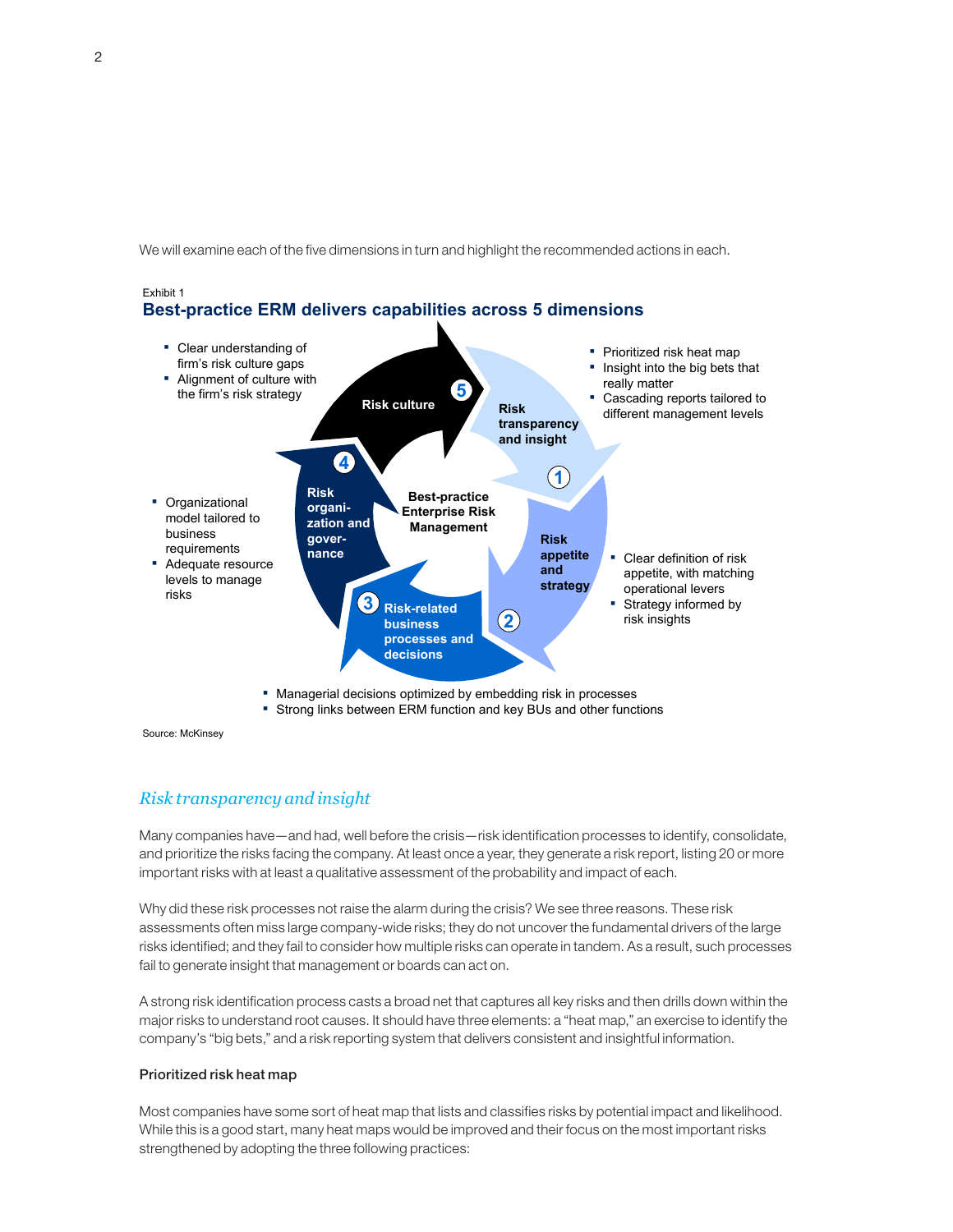*Ensure adequate risk impact estimation.* When it comes to identifying key risks, many companies choose to look merely at high-level sensitivities on the balance sheet or income statement. This is insufficient. For instance, say a company wants to understand its exposure to the dollar/euro exchange rate. Getting to the answer requires more than looking at the currency in which it records its sales, or the currency of the instruments on its balance sheet. The analysis needs to include such counterintuitive considerations as the currencies that determine raw material prices and suppliers' costs, and the terms of supply contracts regarding risk pass-through. The analysis also needs to identify the drivers of pricing dynamics in different markets—for instance, the possibility that a change in exchange rates will allow a foreign company to become the price setter, thereby giving them a competitive advantage. Some of these effects can be negligible under short-term, business-as-usual conditions, but can become the dominant risk drivers in times, like the present, of rapid economic change.<sup>3</sup>

*Ensure coherence and calibration across businesses.* Many risk heat maps are built from the bottom up, with each business unit naming and classifying risks in its own way. Someone in the corporate center then aggregates these business unit maps into one company-wide map, in which risks that are obviously of the same type are aggregated. But business units may use different names for the same risk or for very similar ones. When these risks are not added together, the company's big risk might be missed. Another common issue is the calibration of different types of risk. How for example should a company quantify the impact of damage to its reputation, and how should that risk be calibrated against the impact of currency hedge losses? The task of developing a consistent and transparent view—across different business units and seemingly different risks—is an important one that requires significant effort and insight into the business.

*Look beyond likelihood and impact.* While the likelihood (or frequency, or probability) of potential risks and their estimated impact is important, it is not the whole story. Also important are preparedness (how ready is the company to respond to the risk if it occurs?) and lead time (how far ahead can the company see the risk event coming?). Many simple risk heat maps continually highlight the high-likelihood, high-impact risks that everyone recognizes, but fail to support management and board discussion about the company's preparedness to respond and its proper appreciation of early-warning signals.

#### Insight into the big bets

As just mentioned, the risks identified as "high priority" by many companies are often self-evident, along the lines of "if market demand evaporates or a major supply disruption occurs, unfortunate results will follow." A far more useful exercise for boards and top management is to identify the three to five "big bets" the company depends on. These may not be obvious. For example, the performance of a maker of regional aircraft is of course dependent on global macroeconomic growth. A stronger insight, though, is to note its dependence on the health of those few airlines that are pursuing a point-to-point business model, and its implicit bet on high fuel prices that would accelerate demand for more fuel-efficient jets to replace older, fuel-guzzling but still safe clunkers. This bet on high fuel prices is compounded by the fact that the source of much of the world's demand for business jets, the Middle East and Russia, have economies that are strongly correlated to prices for crude oil and refined products, including jet fuel.

What are your big bets? Does the board understand them and is it comfortable with them?

<sup>3</sup> For more on this topic, see Eric Lamarre and Martin Pergler, "Risk: Seeing around the corners," mckinseyquarterly.com, October 2009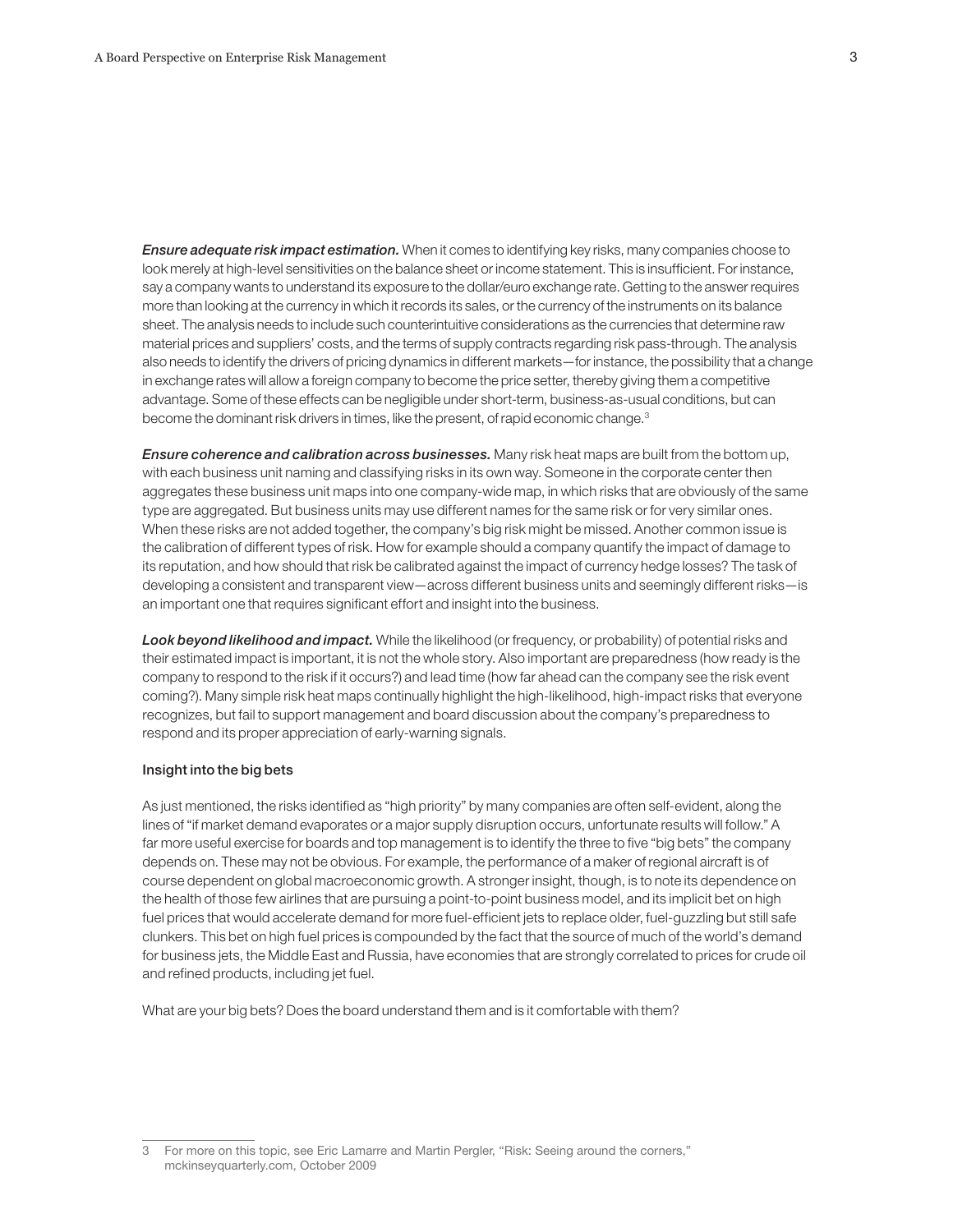#### Risk reports

Risk transparency at the board level is ultimately only possible where a risk reporting process produces insightful and well-synthesized board-level risk reports.

One common challenge is that management does not actually understand the expectations of the board with respect to risk reports. In part this is because most executives do not have the benefit of experience as a board director. Also, many executives do not realize that the board needs a full understanding of the company's risks in order to fulfill its fiduciary duty.

The design of risk reports for the board begins with a clear understanding of the information they should contain and the board actions that the information might prompt. What risks does the board need to understand? How often does it need to review them? What should be reviewed by the various committees (e.g., finance, audit, risk, human resources, compensation)? And for what purpose is management asking the board to consider these risks?

The board's risk report should prioritize key risks and include management's assessment of those risks—i.e., it should provide a transparent description of the tradeoffs involved, management's decision, and the business rationale. Finally, the board report should be part of an integrated system, in which business unit reports are aggregated into a company-level risk report, and management information flow and reporting are consistent with board reporting (Exhibit 2).

#### Exhibit 2 **An integrated system of risk reports**

■ Also includes reports on specific risks for each BU and function

#### CASE EXAMPLE

**Board-level report**



*(1 page per risk) (10 – 15 pages overall)*



*(15-20 pages per chapter) (10 – 15 chapters)*

Source: McKinsey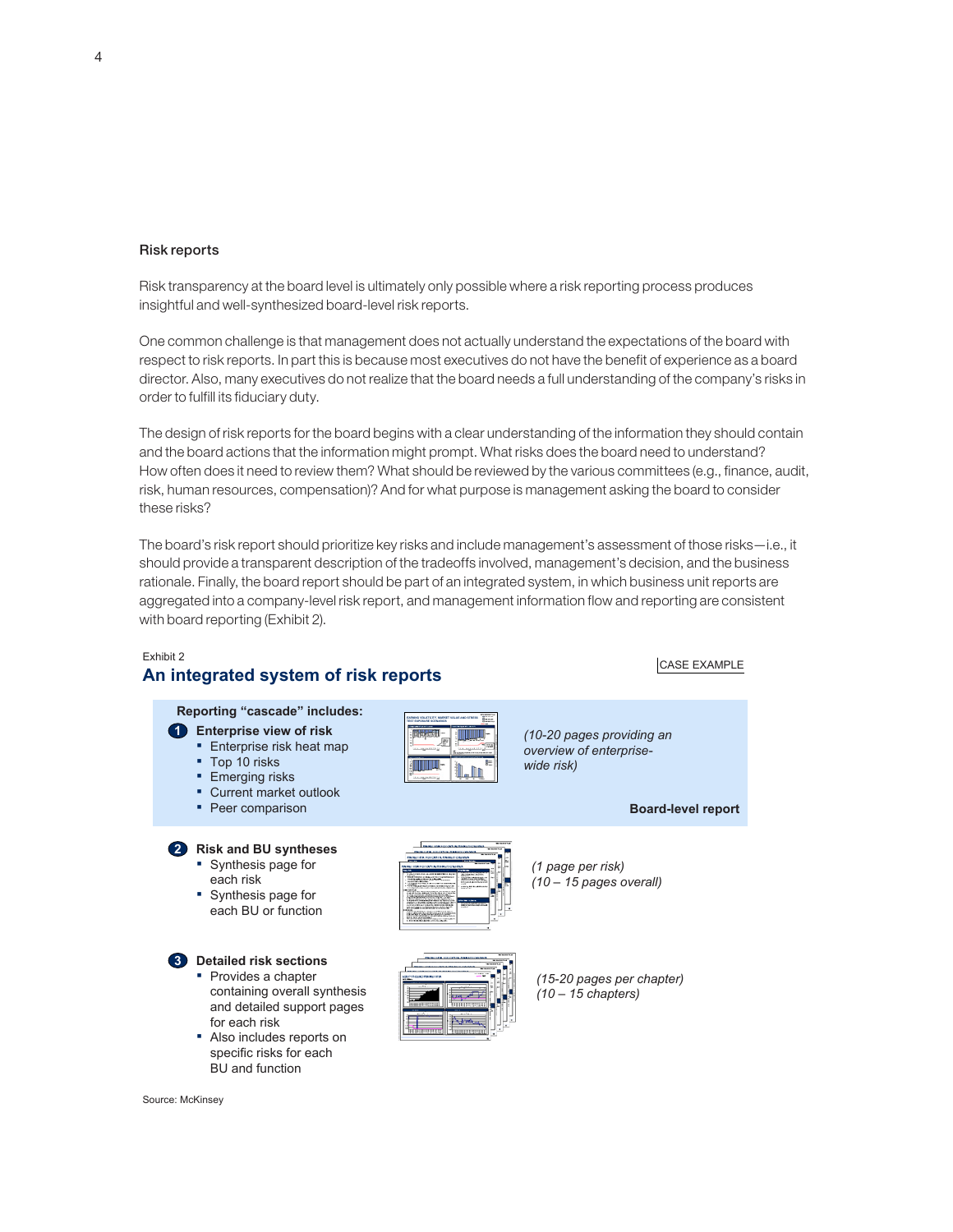# *Risk appetite and strategy*

One would expect that companies, which are inherently risk takers, would clearly articulate how much risk they are comfortable taking, what kind of risk they are willing to take, and how they expect to profit from those risks. However, most boards and management teams have only a vague idea of their actual appetite for risk and their overall risk strategy. This leaves value on the table in the best of times and in times of economic discontinuity may lead to dismal surprises.

#### Risk appetite

Exhibit 3

Determining a company's risk appetite starts by first assessing its risk capacity. By risk capacity we mean the company's ability to withstand risk when it materializes into actuality, while avoiding unwanted effects such as canceled projects, postponed maintenance, damage to the company's reputation, rating downgrades, and of course default and insolvency. Once such constraints are quantified, the board is able to determine how much of that capacity the company should expend (i.e., how much risk it should assume), and how much of a cushion should be kept.

The best approach to assessing risk capacity depends on the nature of the business and its risk profile. For instance, in the case of companies whose key exposures are commodity prices, currencies, and other "datarich" risk factors, risk capacity can be assessed with a Monte Carlo model that produces a cash flow-at-risk analysis. Exhibit 3 presents such an analysis.



# **Assessing risk capacity using Monte Carlo simulations**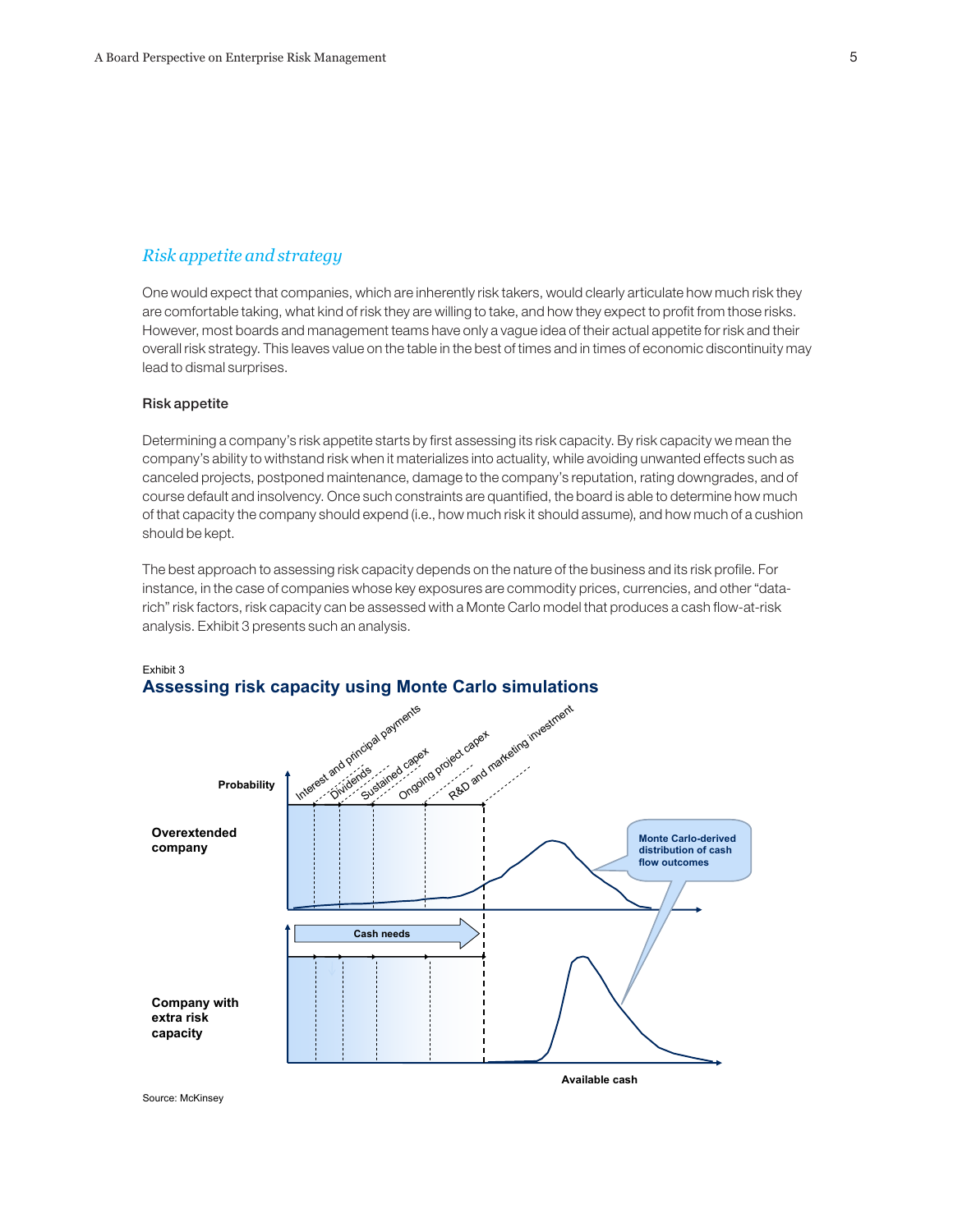Any point on the curve represents the company's cash flow from a single iteration of the model as it assigns values to the range of scenarios and assumptions with which it has been programmed. The curve is developed from thousands of these iterations. This distribution of potential cash flows is then compared to prioritized cash needs, represented as blocks ranging from most essential (left) to least essential (right). In the top example, there is a significant likelihood that cash needs will not be met; this company's risk capacity is quite low. Unless capital can be sourced elsewhere, this company should reduce its risk appetite. In the bottom example, the company could likely take on more risk and generate more returns without affecting its ability to cover its cash needs; its appetite for risk could be set higher than what it is today.

For other companies, a Monte Carlo approach may not be useful. Instead they can calculate cash flows using a small number of discrete scenarios that describe all the effects that might result from a given event—what one might call a "macro-world." Exhibit 4 shows a number of these macro-worlds for a multinational real estate firm, whose principal risks were associated with major macroeconomic shifts that could erode property prices in Asia and the Middle East, the company's main markets. The company must carefully think through all the secondand third-order effects that might come to pass in a given scenario. To take another example, in a scenario in which commodity prices rise sharply, companies should generally incorporate a rising Australian dollar, given the currency's strong correlation with commodity prices. (For more on scenario planning of this kind, see "Business scenario planning—getting it right" on page 7.)

#### Exhibit 4 **Assessing risk capacity using discrete scenarios**

#### REAL ESTATE EXAMPLE



Source: McKinsey

Once the most threatening scenarios have been identified, they are used to produce a simulation of future EBITDA, as shown at right. The board has to decide whether it is comfortable with breaking bank covenants under a "perfect storm" scenario. If not, risk appetite should be lowered.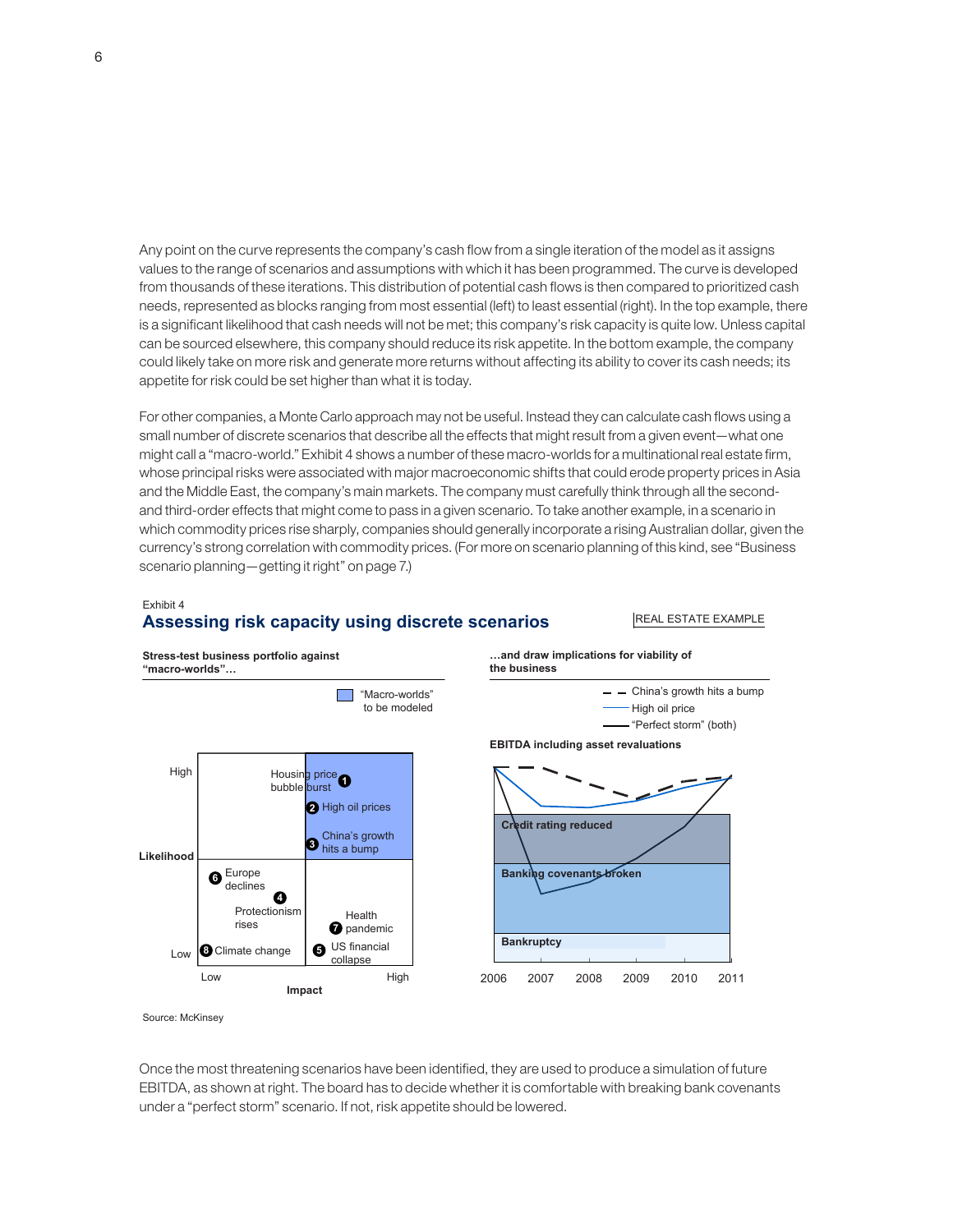#### Risk ownership and strategy

Risk-taking is an integral part of business activities. The risk appetite defines how much risk the company will take on overall. It then needs to decide which risks it makes sense to embrace. These will primarily be those risks the company "owns," i.e. those risks which it is equipped to manage and exploit competitively. The company also needs to decide which risks to mitigate (e.g., to minimize via managerial actions), to transfer out (e.g., to insure) and to reject (e.g., which businesses to exit on the basis of risk exposure).

For instance, a metal producer faced the choice of either remaining fully exposed to the metal price or hedging it. It believed it had superior insight into the supply and demand dynamics of its market and chose to place only occasional and partial hedges, depending on its views of the direction of future prices. Another metal producer, acknowledging it had no real information advantage, preferred to fully hedge the metal price and offer its shareholders the risk profile of an industrial company rather than that of a commodity producer. In another instance, a paper producer realized that its competitive position depended almost entirely on currency exchange rates. It chose to hedge all of its currency exposure at a time when the rate was deemed "good," in order to focus management on the critical challenge of improving the company's cost position. Similarly, a leading airline decided that it was not the natural owner of risks of price changes in jet fuel, and hedged these away. This proved to be critical when oil prices took off in 2006.

#### Business scenario planning – getting it right

Many companies say they do scenario planning. What this typically means, unfortunately, is that each business leader develops the same unimaginative scenarios: a base case, an upside scenario, and a downside scenario. The assumptions behind these cases are often unclear and inconsistent, both in specifics (e.g. exactly which forward rates were used for currency risk) and in spirit: one manager's downside is a one-chance-in-a-million situation, while for another it is what she secretly already knows or suspects is most likely to happen. Because of these inconsistencies between businesses, it becomes impossible to draw conclusions for the enterprise.

By contrast, good scenario planning starts with consistent assumptions on core economic drivers. It may be impossible to decide exactly how likely these assumptions are, but they should at least describe a plausible situation. Examples of such scenarios are McKinsey's four post-crisis macroeconomic scenarios. Exhibit A presents an overview of these, and Exhibit B contains more detailed descriptions. These scenarios reflect differences in two crucial variables that will have much to say about how the world economy recovers.

Good business scenarios then take these core assumptions and derive implications for businessspecific drivers such as product demand, factor costs, financial variables, and the like. These additional assumptions are documented and discussed. Only in scenarios planned in this way are results aggregated across business units meaningful.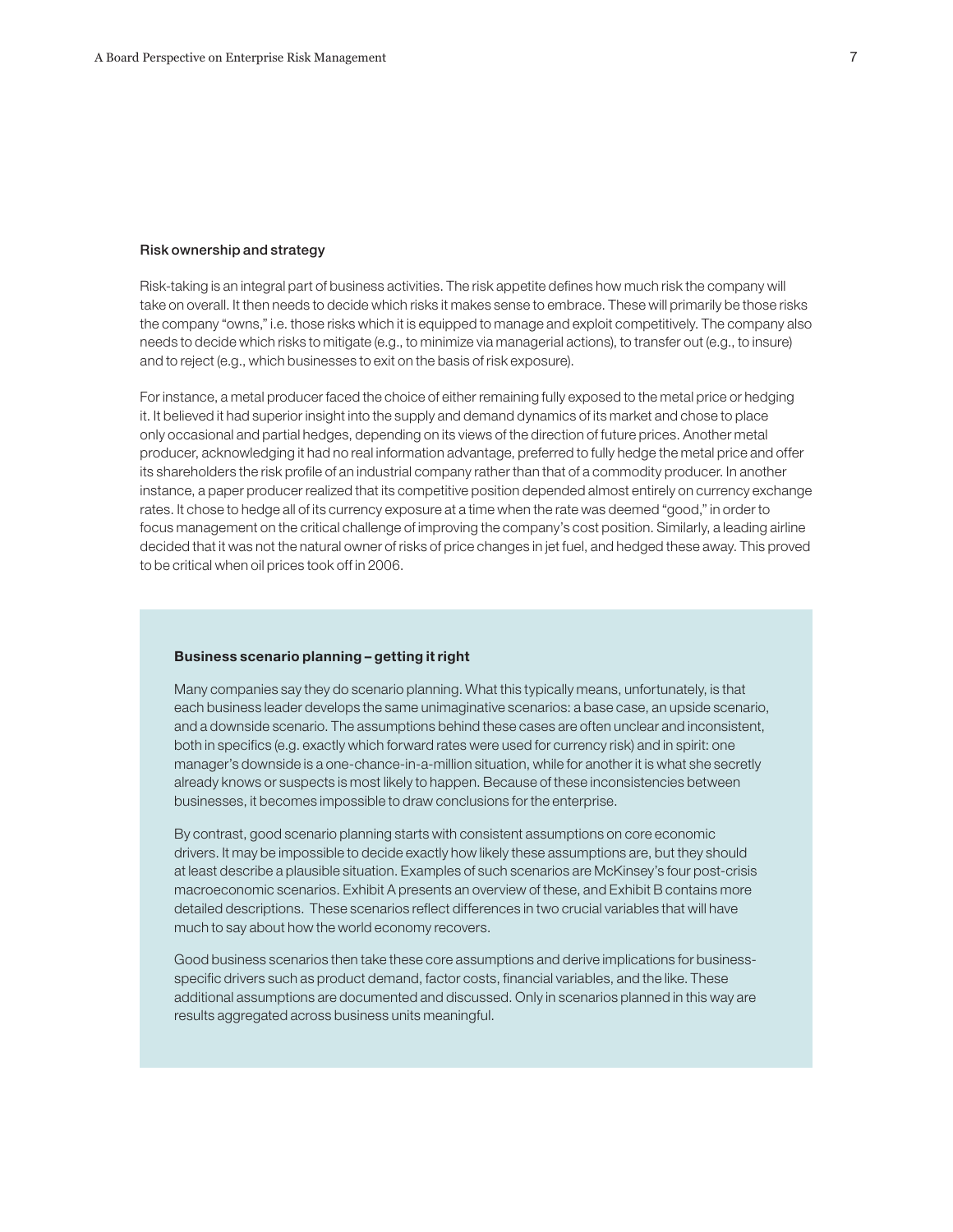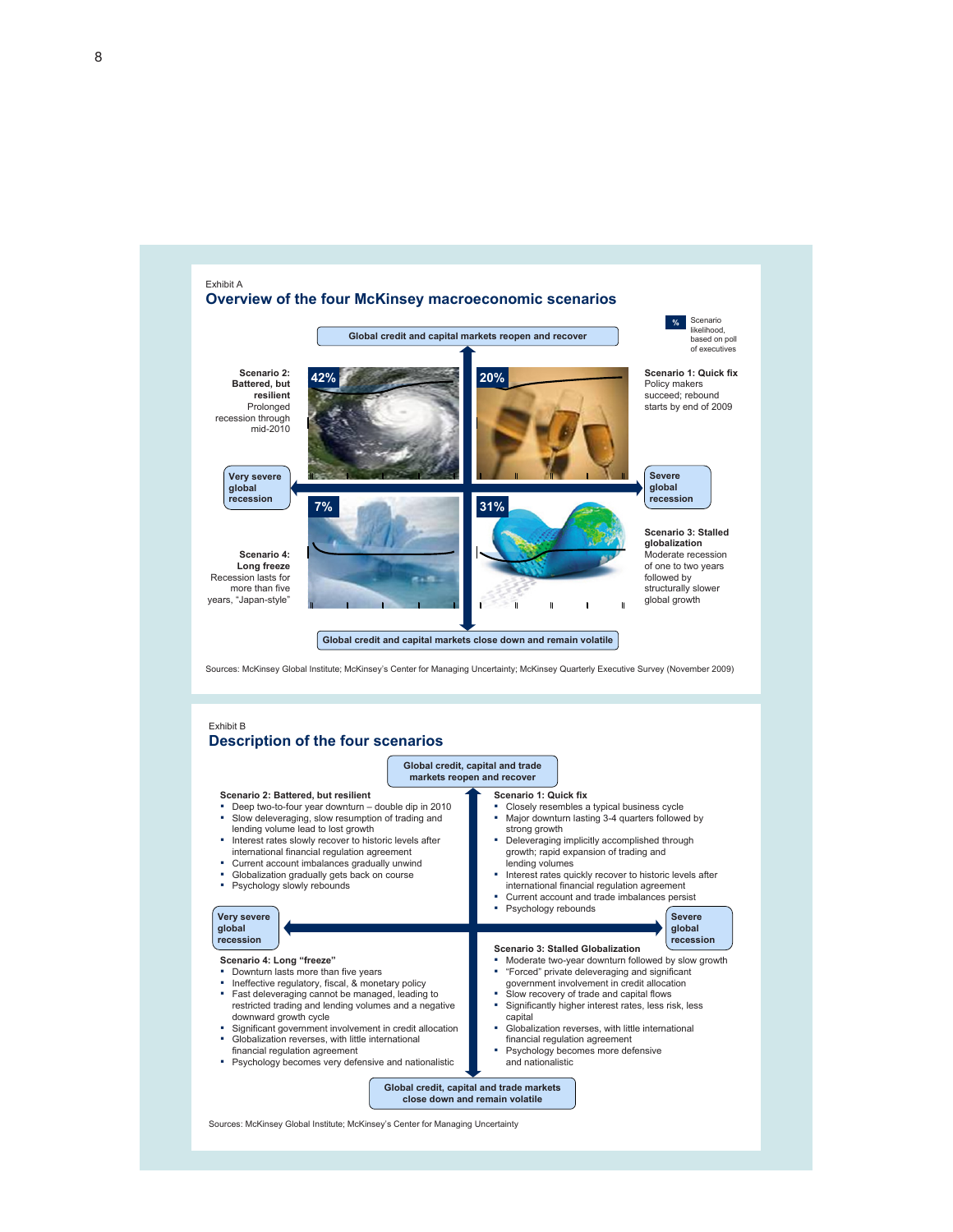Discussions about risk appetite and natural ownership culminate in the definition of an explicit risk strategy (or risk policy)—an agreed-upon statement of the risks the company will seek to take on, and those it will pass on to others. The board should be instrumental in defining and validating such a statement. Such a statement should be embedded in the company's strategic plan, and it can be shared with shareholders and other stakeholders. Exhibit 5 shows a number of examples of such statements from companies leading the charge in this area.

#### Exhibit 5

## **Company risk appetite and strategy statements - examples**

#### **Risk appetite and strategy statements**

| Leading engine<br>manufacturer                                         | " "[our risk systems are]  designed to manage, rather than eliminate, the risk<br>of failure to achieve business objectives"<br>" Risk levels will be set to target a credit rating of 'A'                                                                                                                                                                                                                                                                                     |
|------------------------------------------------------------------------|--------------------------------------------------------------------------------------------------------------------------------------------------------------------------------------------------------------------------------------------------------------------------------------------------------------------------------------------------------------------------------------------------------------------------------------------------------------------------------|
| Leading high-<br>technology<br>manufacturer<br>and service<br>provider | • "We have evaluated our exposure to changes in FX, interest rates and<br>commodity prices  using a value-at-risk analysis"<br>" "As part of our growth strategy, we invest in businesses in certain countries<br>that carry high levels of currency, political and/or economic risk, such as<br>Argentina, Brazil, China, India, Russia, and South Africa"<br>"Investment in any one of these countries has been limited to 4 percent of<br>consolidated shareowners' equity" |
| <b>Global metals</b><br>producer                                       | " "[We] manage risk through diversity of the portfolio"<br>" "[We]  only hedge when residual risk in the portfolio may compromise<br>corporate objectives"<br>" "Portfolio risk [is] managed within approved limits"                                                                                                                                                                                                                                                           |
| Low-cost airline                                                       | • Determined it was natural owner of operational risks but not fuel-price risks<br>Hedged fuel prices and focused on maximizing value from operational<br>excellence                                                                                                                                                                                                                                                                                                           |
| Top energy<br>utility                                                  | Defined appetite to regain exposure to wholesale power prices; restructured<br>company and unwound hedges to enable this<br>Updated risk appetite for this and other core risks with higher limits to<br>increase potential returns                                                                                                                                                                                                                                            |

Sources: Company annual reports and websites

### *Risk-related processes and decisions*

Good risk management needs to go well beyond the narrow confines of the core risk process. Indeed, risk and return tradeoffs are integral to a wide range of business processes. In this paper we highlight three core processes where risk considerations need to be integrated and where the board plays a key role: strategic planning, capital allocation, and financing.

#### Strategic planning

Too often, risk management and strategic planning operate in parallel but with little connection. Typically, strategic planning makes assumptions about the businesses, and risk management then explores the uncertainties of these assumptions during implementation. But if strategists do not think carefully and comprehensively about the risks that might be encountered in their plans, then much risk will be missed, more than any after-the-fact management approach can mitigate. The strategic planning process must be grounded in risk transparency and insight, and strategic choices must be made consistent with risk appetite.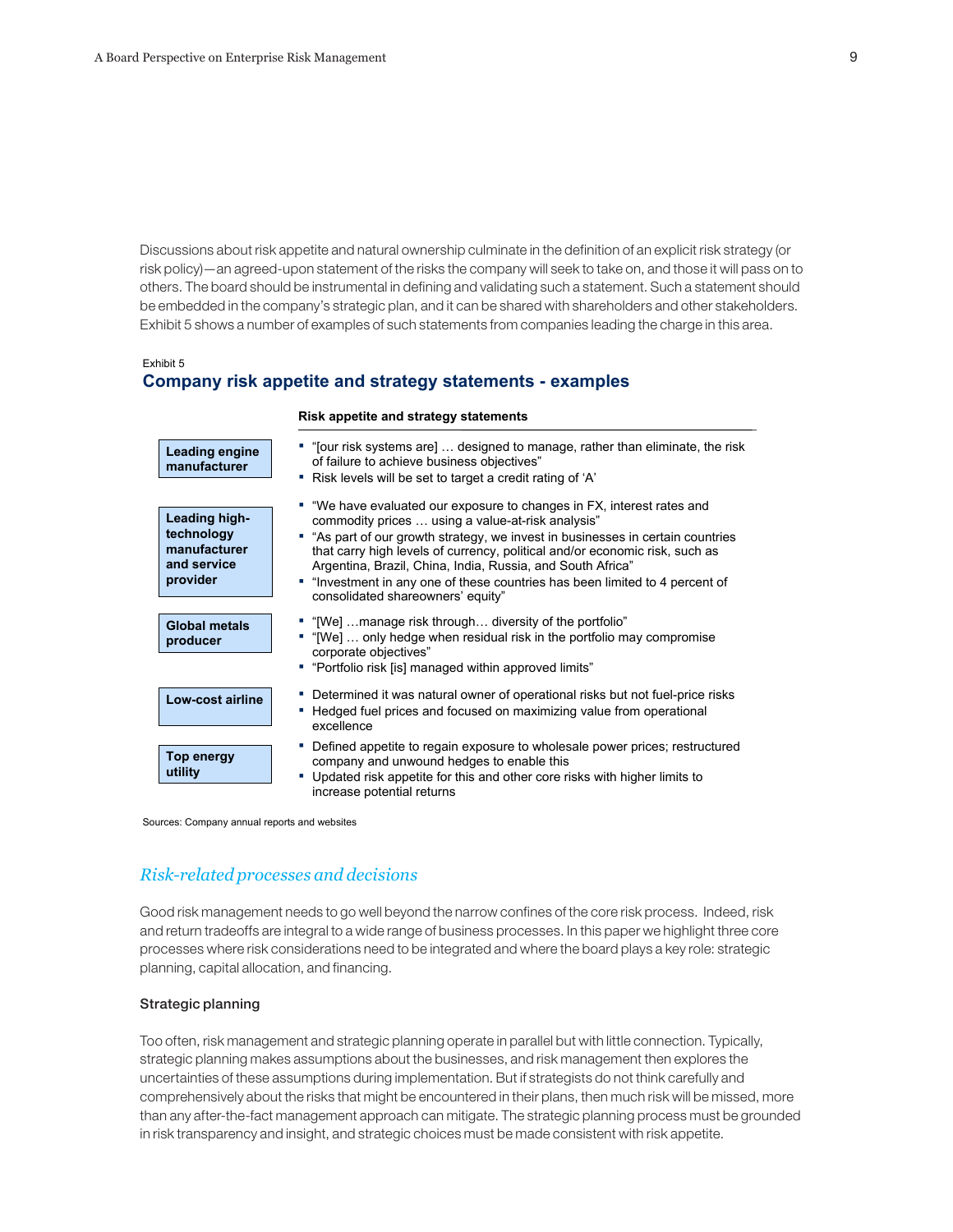For a strategic planning process to dovetail well with risk management it should raise questions such as: What assumptions about the "big bets" of the business are we including, perhaps unconsciously, in the strategic plan? Who has assessed the risks to the plan as it is being prepared? Has the plan been stress-tested with integrated economic scenarios as it was being prepared? Can those risks that the company does not want to own be transferred or mitigated on acceptable terms? Is the ambition for the risk/return tradeoff appropriate?

#### Capital allocation

The capital allocation process is the mechanism by which management (and the board) gives its blessing to parts of the company to take on certain risks in the search for return. All investment decisions typically include important tradeoffs between risk, return, and flexibility. Are they being properly identified and considered? Are the investment choices the company makes consistent with its risk strategy? What is the impact of these investments on risk capacity? Is the company capable of responding to key downside risks—and can it respond flexibly to upside opportunities?

Risk resilience can be an important catalyst for crucial decisions, no matter what process is used for capital allocation. For instance, the risk of becoming uncompetitive versus lower-cost competitors should currency exchange rates or other macroeconomic fundamentals change may bolster the business case for a major shift in the manufacturing "footprint" or the supply chain. To be sure, such a change can invoke new risks, such as faulty execution—will the anticipated cost benefits be captured, and will quality be maintained? But the benefits of greater resilience may well outweigh these concerns. A global or more diversified footprint may give a company more choices (for instance, about where to manufacture what product) that can be optimized on the fly to profit from volatility in economic conditions.

#### Financing

The decision to take on long-term debt or otherwise change the capital structure (as well, of course, as any M&A activity) has important implications for risk capacity. The cash needs of Exhibit 3 and the thresholds shown at right in Exhibit 4 are dependent on the financial structure of the company. Other financial or treasury operations may also change the picture. For instance, hedging currency or commodity price exposures may, by locking in favorable economics and reducing cash flow volatility, support a capital structure that would otherwise be hard to sustain. However, hedging decisions may also impose new demands on cash flow, such as the need to post collateral for the hedges. Is the board considering these risk ramifications—and is the information provided to the board by management sufficient for the board to understand them?

### *Risk organization and governance*

As mentioned, risk oversight is one of the core responsibilities of boards. The best boards have all their members take responsibility for risk oversight. As should be evident from the foregoing, they interact directly with management on risk matters. And they ensure that the company has an ERM organizational model that is optimized for the kinds of risk a company encounters and the work entailed in reporting on, evaluating, and deciding to accept or mitigate risks.

#### Board responsibility for risk oversight

Within the board, where does responsibility for risk oversight lay? At many companies, directors will say it rests with the board's audit committee. This is likely a mistake, and might result from a deep-seated underestimation of the value and importance of risk oversight to the company's performance and health. It could also result from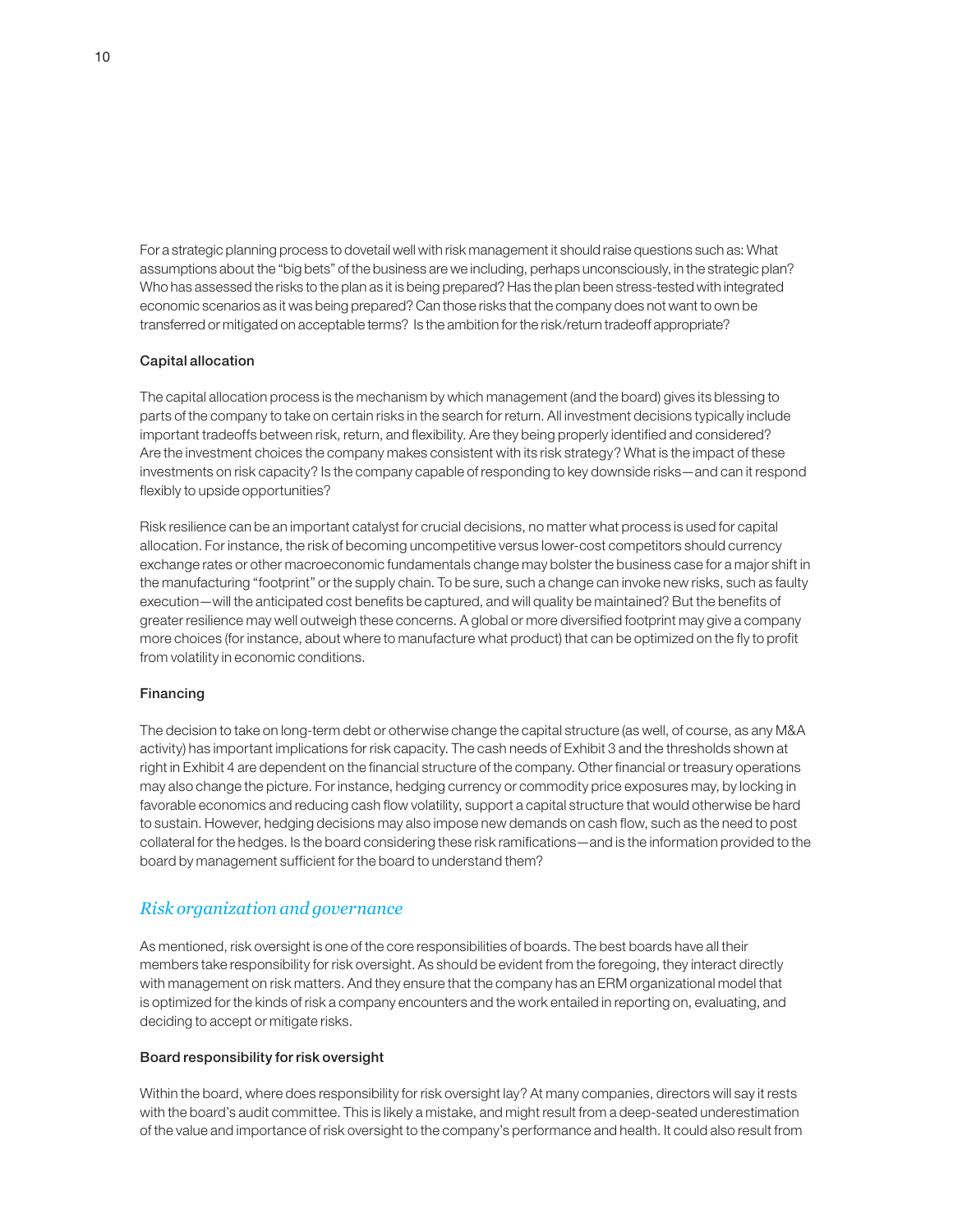a too-casual working definition of risk, leading directors to confuse the audit committee's compliance-related approach to risk with a true ERM approach. 4

By contrast, the best-performing boards involve all their directors in the evaluation of risks and they do so at least semiannually during a full-board, dedicated discussion of risk. To be sure, at some companies and in some circumstances a separate risk committee can be useful, to ensure that risk is given proper attention. But at the end of the day, risk oversight remains the full board's responsibility.

To prosecute that responsibility well, the board must have the right composition. For instance, having a mix of backgrounds ensures a variety of perspectives on risk issues. Equally important is a board culture that promotes dialogue and constructive challenge.

#### Board-management interaction

To gain a thorough understanding of the company's risks, the board needs to interact with the managers who know the risks best. Increasingly, directors are interacting directly with senior executives (line management and risk officers) to get insights into risk, as opposed to relying merely on the reports of the CEO or CFO.

Risk-minded directors tend to favor a risk dialogue centered on specific business issues, rather than a discussion of high-level generalities about risk. They also dislike rigid and bureaucratic risk processes. They identify the handful of executives who have the best perspectives on the company's key risks, and then ensure that the board interacts with them directly.

#### Organization of the ERM function

An ERM organizational model can take a number of forms, depending on the nature of the business, its risks, and the mandate the ERM function is given.

For instance, an asset management firm needing to optimize risk and return on portfolio investments created a risk function with a chief risk officer reporting directly to the CEO. Within the risk group it employed 50 people assigned to different risks (e.g., market, credit, liquidity, counterparty, operational) and asset classes (e.g., equities, bonds, private equity, real estate). This team is required to perform four functions: analyze financial data, produce risk-return reports, lead an enterprise-wide risk-return dialogue at all levels from portfolio managers to the board, and exert risk control, including adherence to risk limits.

The ERM organizational model for a basic materials company would likely be entirely different. One such company, needing to optimize its exposure to commodity prices, project risks, and operational risks, chose to implement ERM as a "pillar" of its management system and created a small risk function within the finance function. This group has five activities: (i) drive an enterprise-wide process to aggregate risk exposures, produce risk reports, and establish mitigation plans; (ii) measure net exposures to commodities and currencies (i.e., net long and short positions in the supply chain and in trading books) and recommend hedging strategies to the head trader; (iii) exert risk control to ensure risk guidelines and policies approved by the board are applied; (iv) inject risk thinking into the three critical management processes (strategic planning, capital allocation, and financing); and (v) lead an enterprise-wide risk dialogue by initiating risk discussions in a variety of forums. To ensure that the risk group gets "traction" with the company's core business, it appointed "risk champions" in each of the businesses and functions, with a "dotted-line" reporting relationship into the central risk team.

<sup>4</sup> See André Brodeur and Gunnar Pritsch, "Making risk management a value-adding function in the boardroom," *McKinsey Working Papers on Risk*, No. 2, 2008.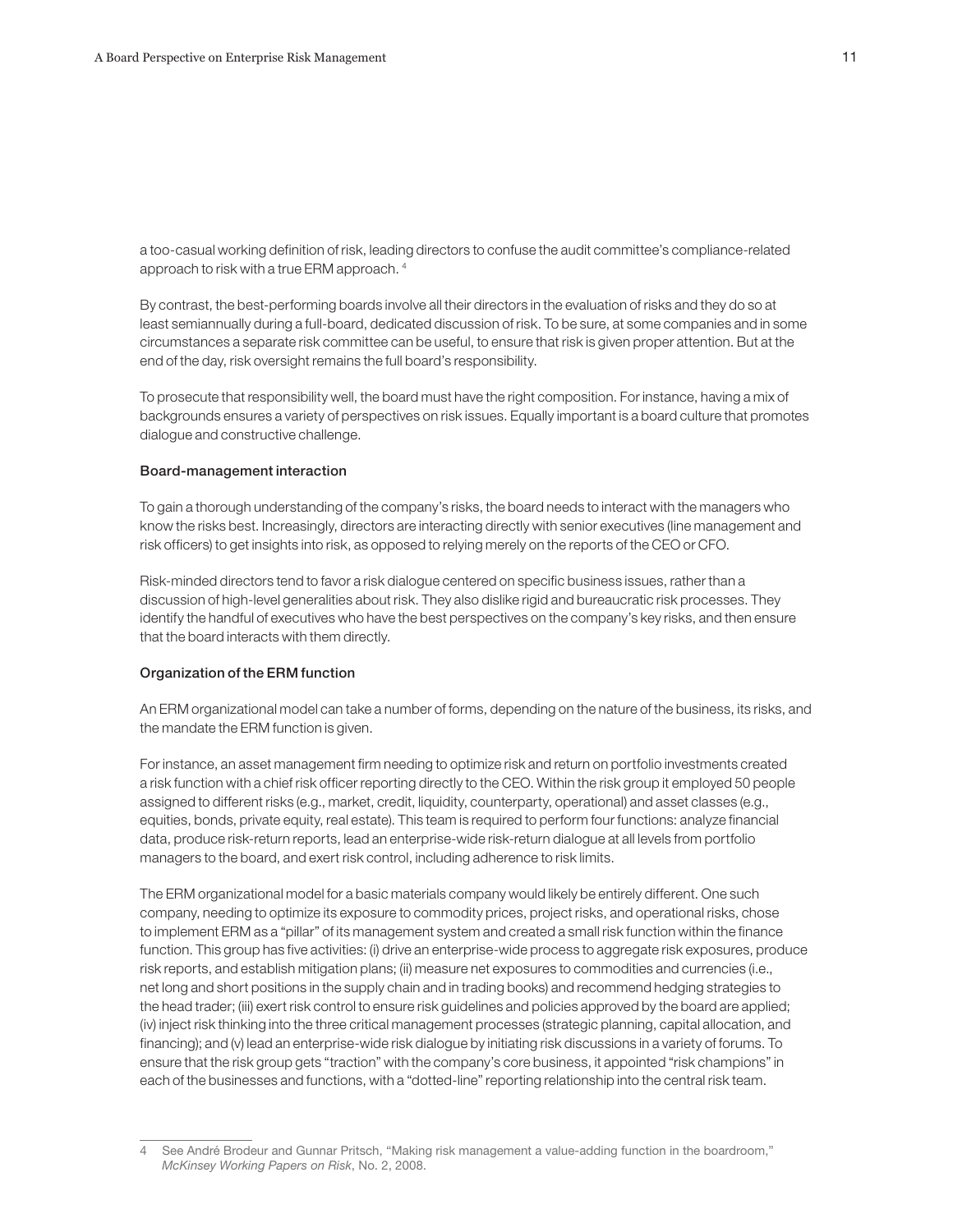A common difficulty in setting up an ERM function is that the business units and functions usually manage risk already. They are in fact in the best position to do so, because they know the business best. It is therefore important to conceive an ERM model that will capitalize on existing knowledge and practices, while adding a layer of value by developing an integrated view of risks, harmonizing and calibrating practices across the company, and providing "checks and balances" by creating a risk dialogue in multiple forums across the organization.

In any case, no matter what model is chosen, the basic principles listed in Exhibit 6 should apply.

# Exhibit 6 **Principles for designing a best-practice risk management organization**

- 1. Strong and visible commitment from all members of the top team
- 2. Central oversight of risk management across the enterprise (including subsidiaries and corporate functions)
- 3. Separation of duties between policy setting, monitoring, and control on the one hand; and risk origination and risk management execution on the other
- 4. Clearly defined accountability
- 5. Risk appetite and strategy clearly defined by top management (and the board)
- 6. Full ownership of risk and risk management at business-unit level
- 7. Business units formally involved and view risk function as a thought partner
- 8. Robust risk management processes reinforce organizational design (e.g., incentive systems incorporate risk-return considerations)

#### Source: McKinsey

### *Risk culture*

Almost all agree that failures in risk culture were a main cause of the credit crisis of 2008. In fact, it is altogether too easy for human beings to fall into several behavioral traps that lead to poor decision-making in situations where risk and reward have to be weighted (Exhibit 7)<sup>5</sup> . Such behaviors can become a threat to an organization when they become the norm—that is, when they become engrained in the company's risk culture.

We define "risk culture" as the norms of behavior for individuals and groups within a company that determine the collective willingness to accept or take risk, and the ability to identify, understand, discuss, and act on the organization's risks. Such norms can be difficult to determine, of course. The best way to establish the true condition of a company's risk culture is to conduct a cultural survey with a sample of the organization, complemented by a series of structured interviews.

<sup>5</sup> For more on risk culture, see Eric Lamarre, Cindy Levy, and James Twining, "Taking Control of Organizational Risk Culture," *McKinsey Working Papers on Risk*, No. 16, January 2010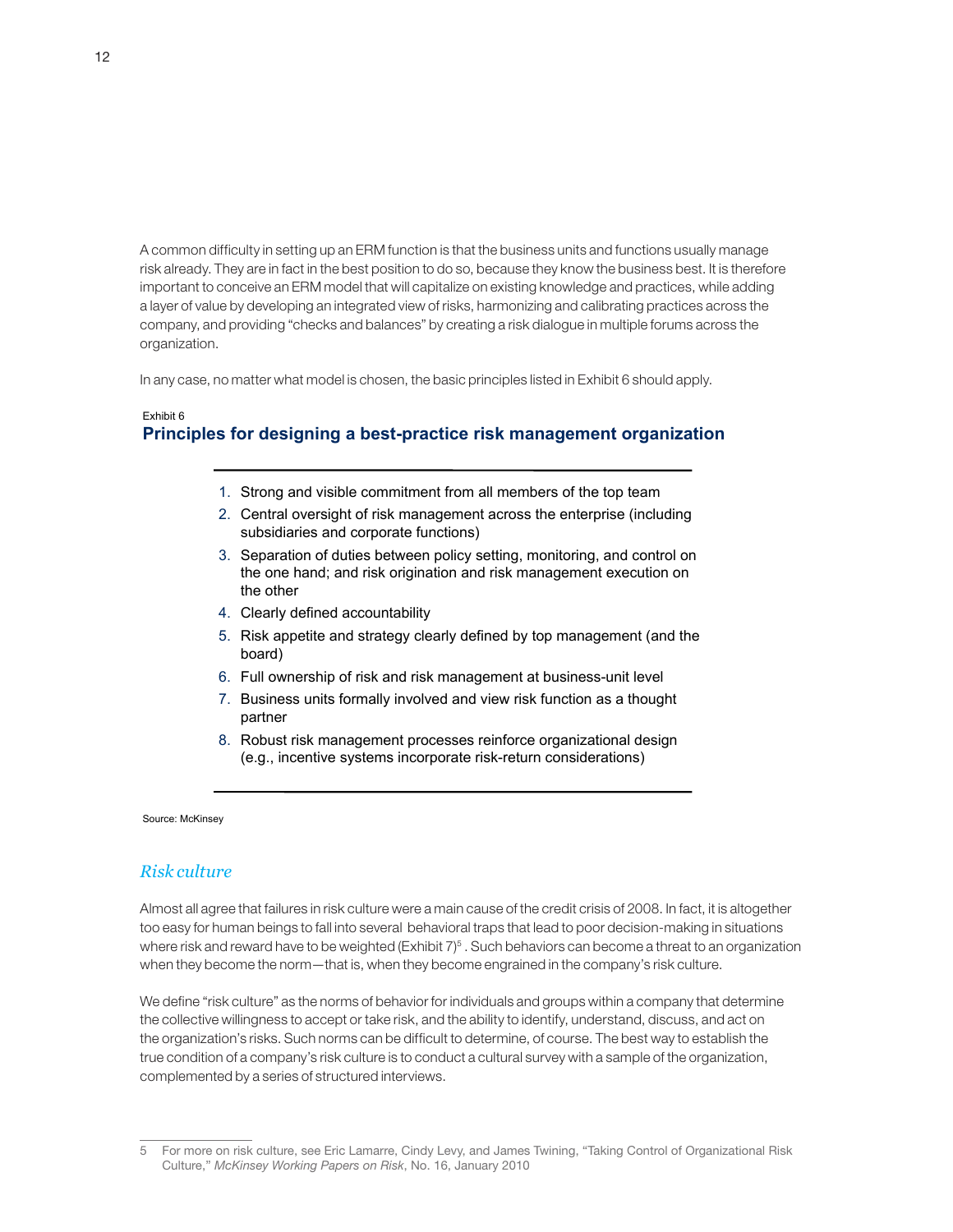

# Exhibit 7

#### Source: McKinsey

Once a diagnostic of this sort is completed, management may decide to work on changing the company's risk culture. Most of the tools of cultural influence fall into four categories, all of which should usually be used to effect sustainable change in an organization:

1. Fostering understanding and conviction. *"I know what kind of risk management is expected of me*—*it is meaningful and I agree with it."* Actions may include post-mortems such as incident reviews and lessons learned sessions, to understand what went wrong in both risk errors and near misses; discussions to explore potential emerging risks; and a well communicated aspiration to reach risk culture excellence.

2. Role modeling. *"I see superiors, peers, and subordinates behaving in the new way with respect to risk."* Actions may include public statements to set market standards for professional behavior and senior executives visibly including risk considerations in decision making.

3. Developing talent and skills. *"I have the skills and competencies to behave in the new way with respect to risk."* Actions may include conducting tailored training and education workshops on risk for senior management.

4. Reinforcing with formal mechanisms. *"The structures, processes, and systems reinforce the change in risk-related behavior I am being asked to make."* Actions may include reinforcing escalation processes and formally including risk dimensions in performance evaluation and compensation.

Compensation is another important driver of culture, and one over which the board has direct influence. In general, the structure of compensation structure and its components do not take into account the risks that were taken to generate a given performance. In many cases, the metrics are short-term, for instance only one year's divisional EBIT. The wrong metric can promote unhealthy approaches that promote one unit of a company at the expense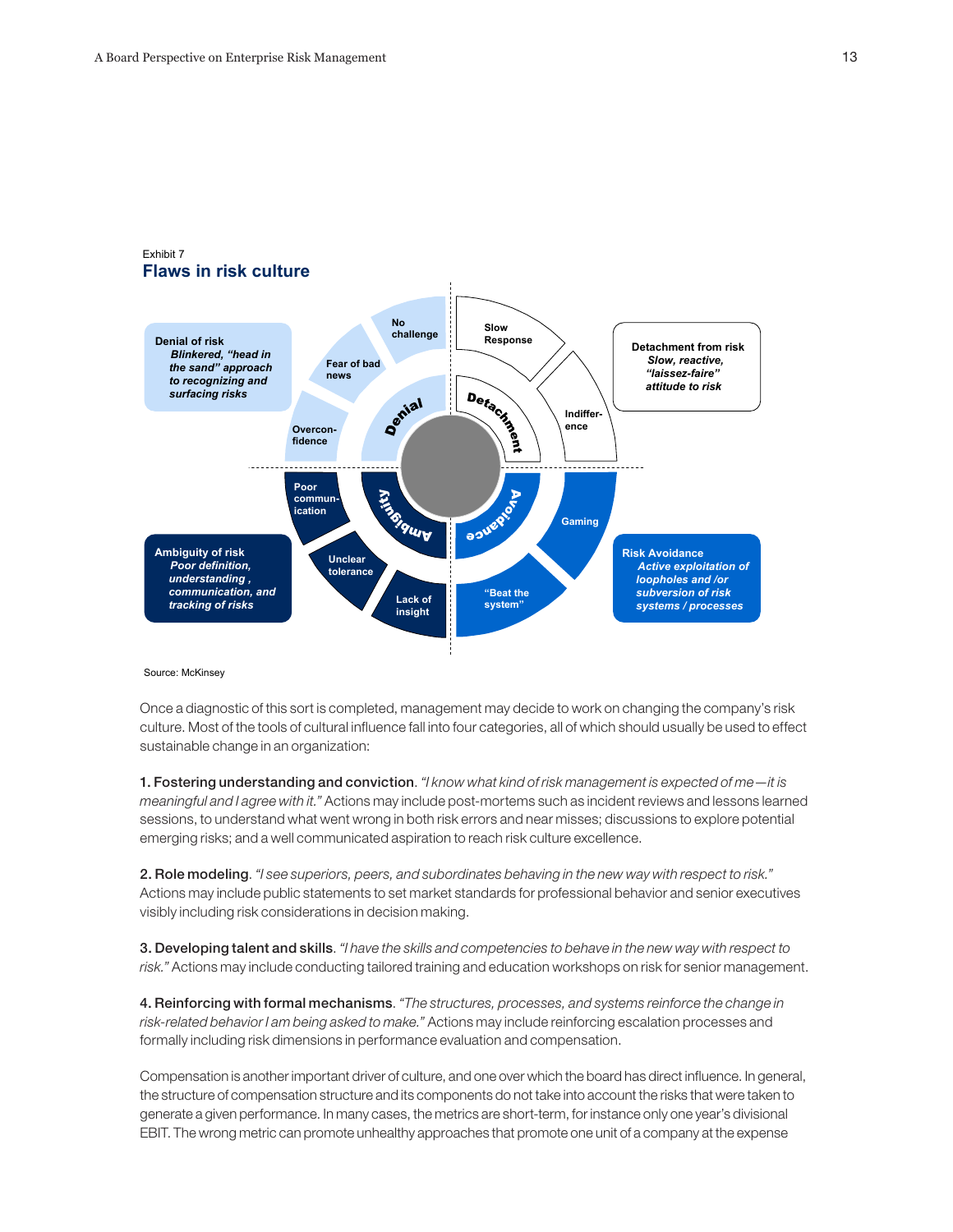of the whole. A chief purchasing officer whose compensation is based solely on year-over-year average cost decreases can hardly be expected to make good risk decisions for the company in his contract negotiations.

We believe executive compensation should embed the notion that a dollar of profit generated by low-risk business activities is, in a very real sense, "worth" more to shareholders than a dollar of profit generated by high-risk activities. In light of the crisis, directors should ask themselves whether their company has analyzed its management compensation structure and checked that it is aligned with both the desired risk culture and the risk strategy, especially with respect to key risks.

# *Twelve board actions to strengthen ERM*

In summary, boards have a responsibility to ensure optimal risk oversight of their companies. As we have outlined above, this involves ensuring appropriate capabilities (and management discipline) are in place in all of the five core dimensions of enterprise risk management: risk transparency and insight, risk appetite and strategy, risk-related processes and decisions, risk organization and governance, and risk culture.

Ensuring best practices along all of these dimensions is a journey that management and boards need to take together. Where to start? We highlight twelve specific actions, across these five dimensions, that all boards should consider taking when aiming for best practice.

- 1. Require from management the establishment of a top-down ERM program that addresses key risks across the company and elevates risk discussions to the strategic level
- 2. Require a risk heat map that identifies and collates exposures across the company, reveals linkages between exposures, and identifies fundamental risk drivers
- 3. Require an in-depth, prioritized analysis of the top three to five risks that can really make or break the business—the company's "big bets" and key exposures
- 4. Require integrated, multi-factor scenario analysis that includes assumptions about a wide range of economic and business-specific drivers
- 5. Establish a board-level risk review process and require from management insightful risk reports
- 6. Establish a clear understanding of risk capacity based on metrics that management can measure and track
- 7. Produce a strategy statement that clarifies risk appetite, risk ownership, and the strategy to be used for the company's key risks
- 8. Require management to formally integrate risk thinking into core management processes, e.g., strategic planning, capital allocation, and financing
- 9. Clarify risk governance and risk-related committee structures at board level, and review board composition to ensure effective risk oversight
- 10. Define a clear interaction model between the board and management to ensure an effective risk dialogue
- 11. Require that management conduct a diagnostic of the organization's risk culture and formulate an approach to address gaps
- 12. Review top management's compensation structure to ensure performance is also measured in light of risks taken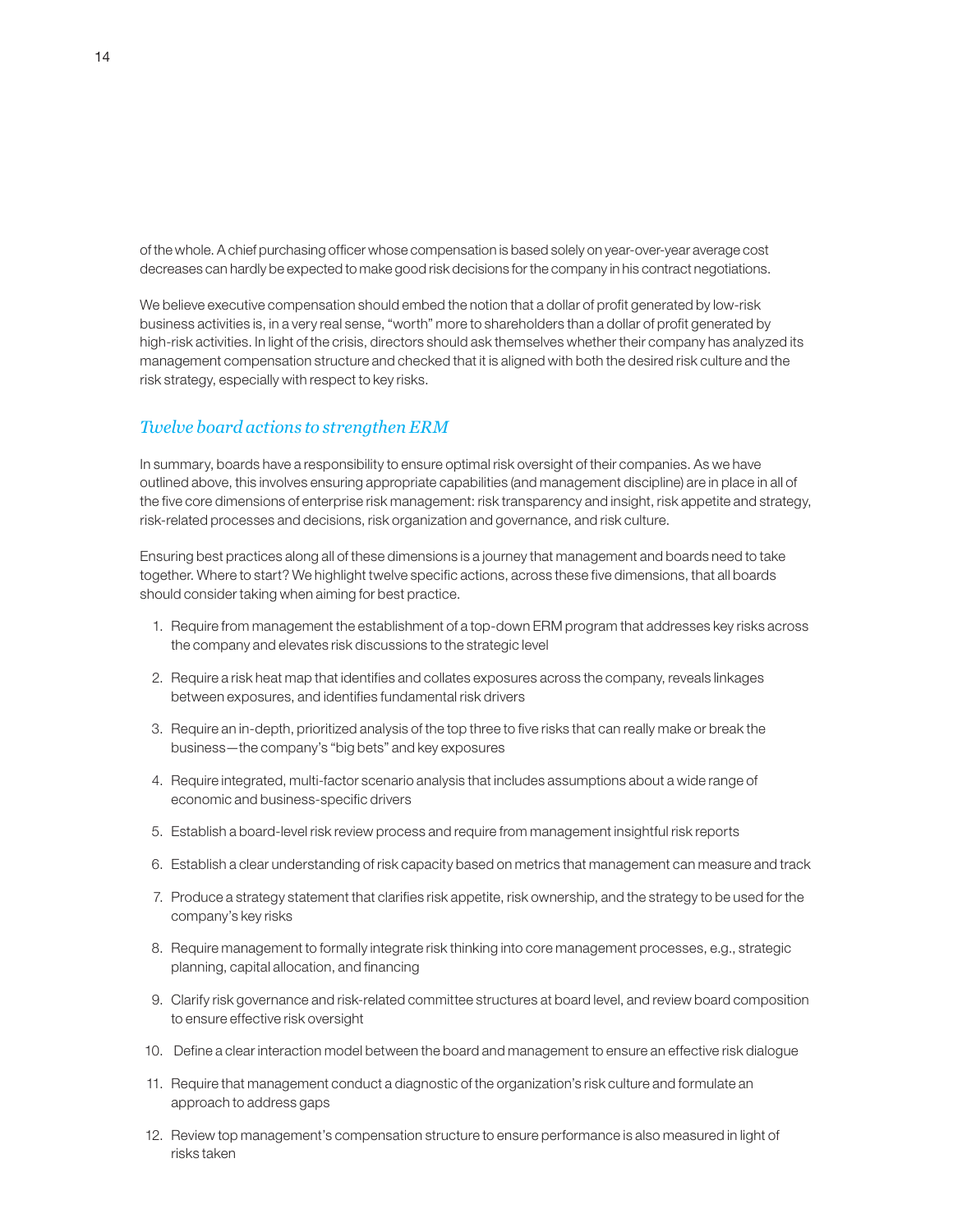Taking these twelve actions would go a long way toward helping directors fulfill their fiduciary duties and their companies thrive.

\* \* \*

Among the many lessons of the crisis, it is clear that there is no magic prescription for crisis-proofing a business. Companies have to figure that out for themselves—a task in which the board plays a key role, by asking probing questions and engaging in productive discussions. The topics above are the ones where, in our experience, these questions provide the most value to build a flexible, resilient, and risk-aware business.

*André Brodeur is a partner in the Montréal office, where Martin Pergler is a senior expert. Kevin Buehler and Michael Patsalos-Fox are directors in the New York office.*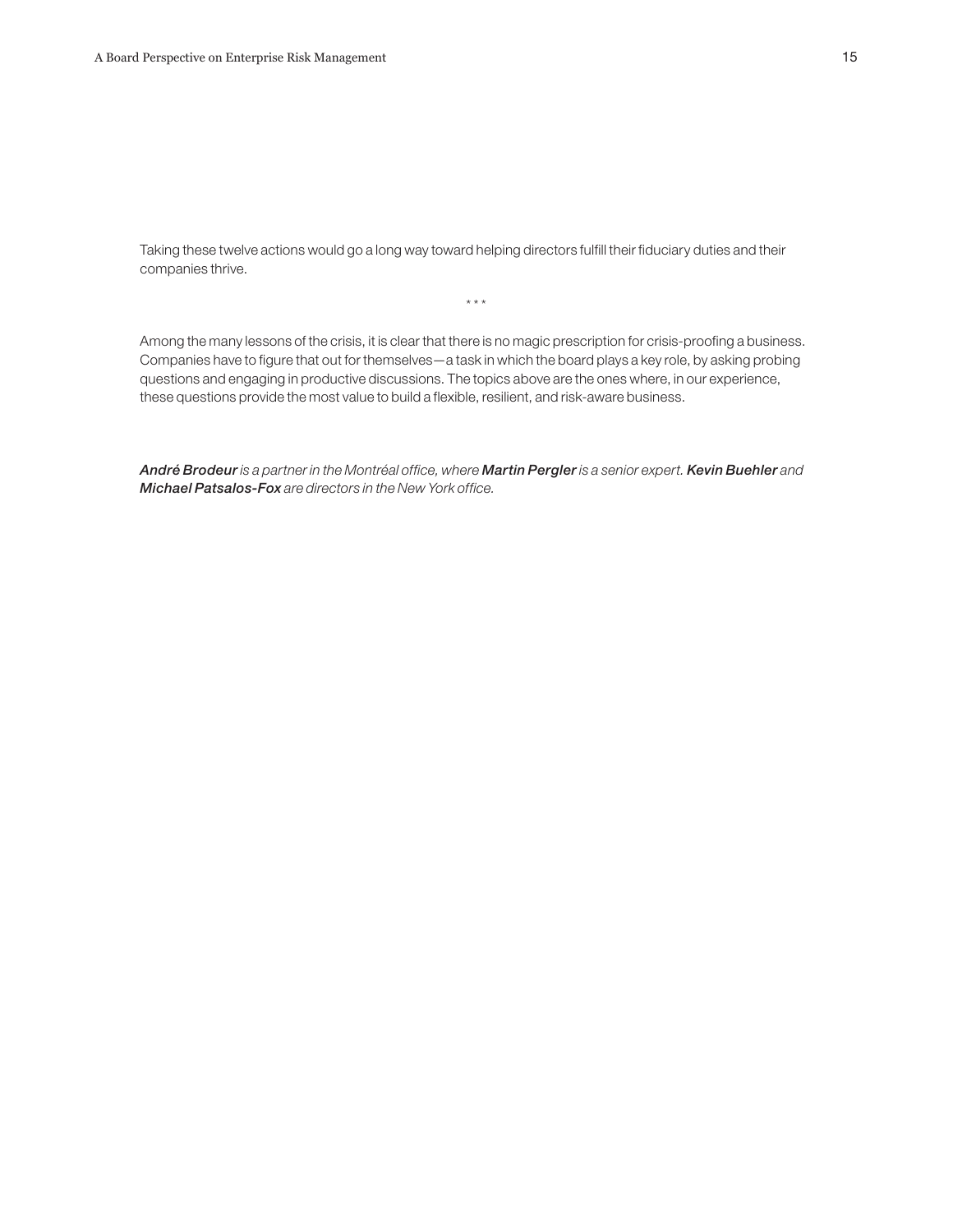# *McKinsey Working Papers on Risk*

- 1. The Risk Revolution Kevin Buehler, Andrew Freeman, and Ron Hulme
- 2. Making Risk Management a Value-Added Function in the Boardroom Gunnar Pritsch and André Brodeur
- 3. Incorporating Risk and Flexibility in Manufacturing Footprint Decisions Martin Pergler, Eric Lamarre, and Gregory Vainberg
- 4. Liquidity: Managing an Undervalued Resource in Banking after the Crisis of 2007-08 Alberto Alvarez, Claudio Fabiani, Andrew Freeman, Matthias Hauser, Thomas Poppensieker, and Anthony Santomero
- 5. Turning Risk Management into a True Competitive Advantage: Lessons from the Recent Crisis Gunnar Pritsch, Andrew Freeman, and Uwe Stegemann
- 6. Probabilistic Modeling as an Exploratory Decision-Making Tool Martin Pergler and Andrew Freeman
- 7. Option Games: Filling the Hole in the Valuation Toolkit for Strategic Investment Nelson Ferreira, Jayanti Kar, and Lenos Trigeorgis
- 8. Shaping Strategy in a Highly Uncertain Macro-Economic Environment Natalie Davis, Stephan Görner, and Ezra Greenberg
- 9. Upgrading Your Risk Assessment for Uncertain Times Martin Pergler and Eric Lamarre
- 10. Responding to the Variable Annuity Crisis Dinesh Chopra, Onur Erzan, Guillaume de Gantes, Leo Grepin, and Chad Slawner
- 11. Best Practices for Estimating Credit Economic Capital Tobias Baer, Venkata Krishna Kishore, and Akbar N. Sheriff
- 12. Bad Banks: Finding the Right Exit from the Financial Crisis Luca Martini, Uwe Stegemann, Eckart Windhagen, Matthias Heuser, Sebastian Schneider, Thomas Poppensieker, Martin Fest, and Gabriel Brennan
- 13. Developing a Post-Crisis Funding Strategy for Banks Arno Gerken, Matthias Heuser, and Thomas Kuhnt
- 14. The National Credit Bureau: A Key Enabler of Financial Infrastructure and Lending in Developing Economies Tobias Baer, Massimo Carassinu, Andrea Del Miglio, Claudio Fabiani, and Edoardo Ginevra
- 15. Capital Ratios and Financial Distress: Lessons from the Crisis Kevin Buehler, Christopher Mazingo, and Hamid Samandari
- 16. Taking Control of Organizational Risk Culture Eric Lamarre, Cindy Levy, and James Twining
- 17. After Black Swans and Red Ink: How Institutional Investors Can Rethink Risk Management Leo Grepin, Jonathan Tétrault, and Greg Vainberg
- 18. A Board Perspective on Enterprise Risk Management André Brodeur, Kevin Buehler, Michael Patsalos-Fox, and Martin Pergler

#### EDITORIAL BOARD

### **Rob McNish Managing Editor Director** McKinsey & Company Washington, D.C. Rob\_McNish@mckinsey.com

**Martin Pergler** Senior Expert McKinsey & Company Montréal Martin\_Pergler@mckinsey.com

#### **Sebastian Schneider**

**Partner** McKinsey & Company Munich Sebastian\_Schneider@mckinsey.com

#### **Andrew Sellgren**

**Partner** McKinsey & Company Washington, D.C. Andrew\_Sellgren@mckinsey.com

#### **Mark Staples**

Senior Editor McKinsey & Company New York Mark Staples@mckinsey.com

**Dennis Swinford** Senior Editor McKinsey & Company **Seattle** Dennis\_Swinford@mckinsey.com